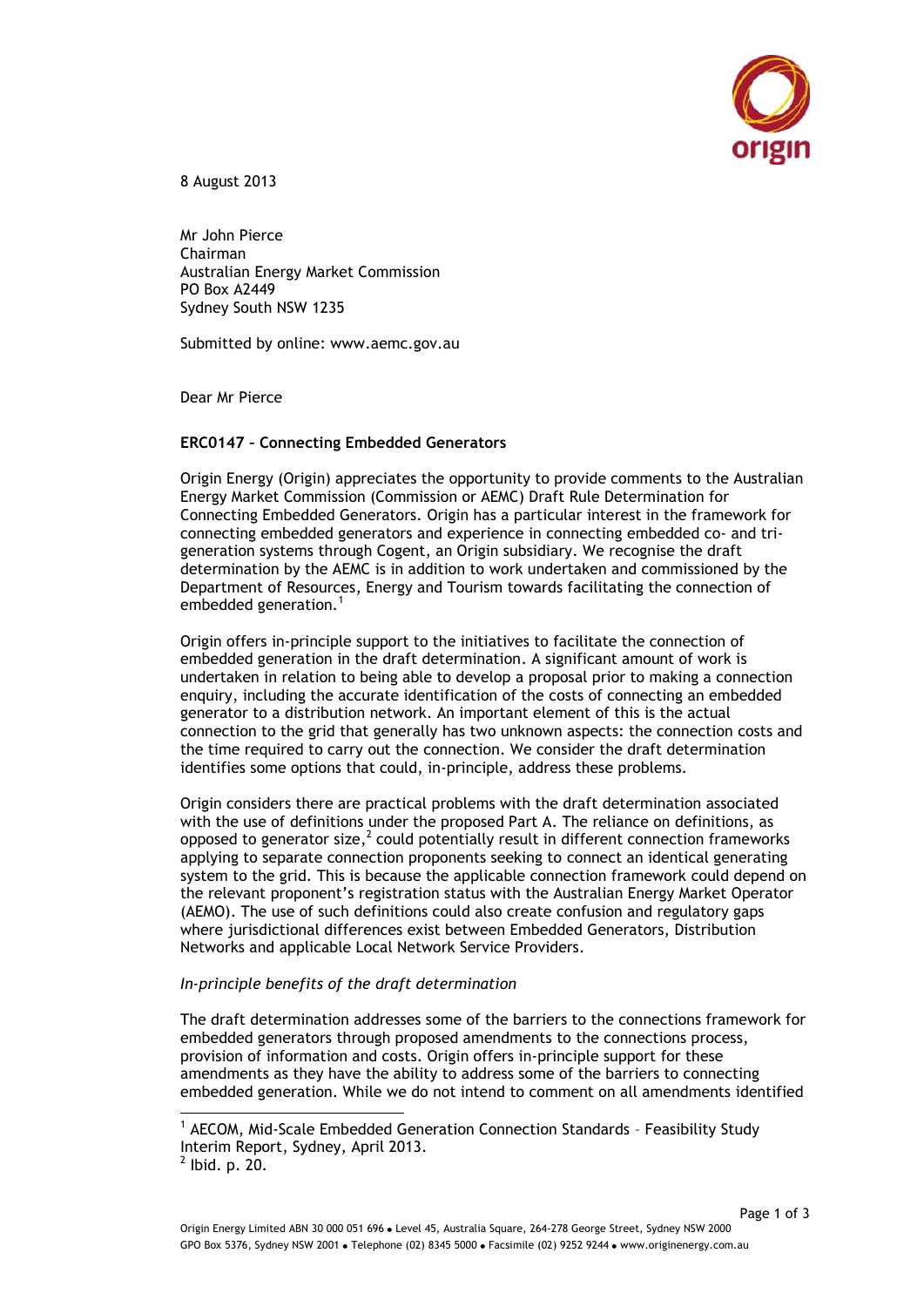by the AEMC in the draft determination we will offer some comments on the timeframe under the connections process and costs.

Origin is supportive of the two stage connections process, identified in the draft determination, as providing a mechanism to reduce the time taken to connect an embedded generator to the grid. We consider, however, that despite timeframe requirements to respond to connection proponents, these could be managed in such a way as to frustrate the timeframe requirements. In practice, this could occur through resetting time periods which would effectively delay responses to connection proponents. Consequently, there is the potential for the connections process to literally run for an indeterminate period of time.

Origin considers there is a wide disparity in relation to generator connection enquiry costs. In some instances, these costs can range from as low as \$5,000 to as high as \$20,000. Proponents incur relevant connection enquiry costs irrespective whether their proposed connection is approved. Origin recognises that different networks, as well as projects, will have different costs. We consider, however, that it appears unreasonable that these costs should vary 3 or 4 fold between different applications, as has been observed.

Origin considers the cost of connection fees could act as a disincentive and barrier to connecting embedded generators. The Commission has noted that negotiated services, such as enquiry fees, are not regulated by the AER, falling outside of the direct control of classification for distribution services included in the revenue determination process.<sup>3</sup> An option could be to fix a maximum cost for an enquiry fee. The establishment of a maximum cost for the enquiry fee could allow the connection proponent to budget a more accurate or manageable figure in project costs that could also assist in shortening the periods required for obtaining an offer to connect.

Origin recommends, with a view to aiding compliance, that the AEMC require Distribution Network Service Providers (DNSPs) to submit an annual report to the Australian Energy Regulator (AER) that sets out the fees and charges they have invoiced and the time taken to respond to each preliminary and detailed enquiry timeline. This could enable the AER to identify specific DNSPs that may not be meeting the targeted timeframes and to negotiate in good faith to facilitate network connections in a timely manner.

Origin considers that embedded generation could assist in potentially deferring the need for network augmentation and the associated cost to the market. We consider a register or map of the fault level headroom at network connection points be published and regularly updated, perhaps as part of a DNSPs Annual Planning Report. The provision of this information may allow the connection proponent to better understand the network and any potential contribution the generator may make to local fault levels. The proponent will therefore be better placed to target its connection enquiries to network areas that are more likely to lead to approval for it to connect.

## *Interpreting definitions under the National Electricity Rules*

-

The Commission is to implement the draft determination through a carve-out of Chapter 5 of the National Electricity Rules (NER or Rules) through the proposed Part A. By electing to insert a carve-out of Chapter 5, as opposed to developing a separate chapter for midscale embedded generation, we consider the Commission has increased the complexity

<sup>&</sup>lt;sup>3</sup> AEMC 2013, Connecting Embedded Generators, Rule Determination, 27 June 2013, Sydney. p. 78.